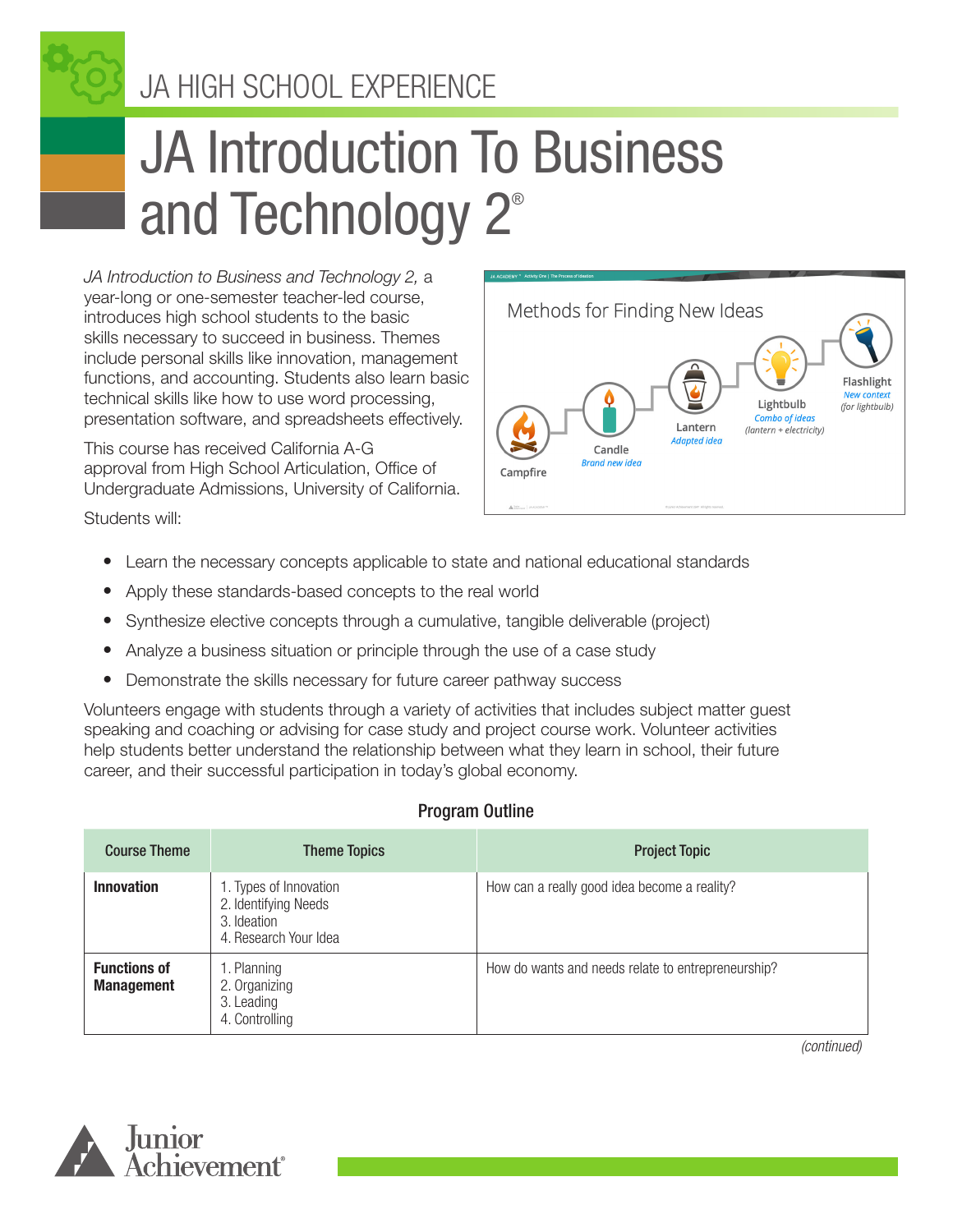#### Program Outline

| <b>Course Theme</b> | <b>Theme Topics</b>                                                                                                     | <b>Project Topic</b>                                                                                         |
|---------------------|-------------------------------------------------------------------------------------------------------------------------|--------------------------------------------------------------------------------------------------------------|
| <b>Marketing</b>    | 1. Marketing Concept and Functions<br>2. Consumer Behavior<br>3. Introduction to the Marketing Mix<br>4. Marketing Data | Which marketing messages hold the most consumer appeal?                                                      |
| <b>Accounting</b>   | 1. Accounting Basics<br>2. Accounting Cycle<br>3. Accounting Principles<br>4. Financial Statements                      | What would happen if there were no rules to how businesses<br>recorded and reported their financial records? |

For the guiding standards that are presented below, the legend for reference is as follows: CCTC – Common Career Technical Core.

| <b>Session</b>             | <b>Session Description</b>                                                                                                                                                                                                                         | <b>Guiding Standards</b>                                                                                                       | <b>Student Learning Objectives</b>                                                                                                                                                                                                                          |
|----------------------------|----------------------------------------------------------------------------------------------------------------------------------------------------------------------------------------------------------------------------------------------------|--------------------------------------------------------------------------------------------------------------------------------|-------------------------------------------------------------------------------------------------------------------------------------------------------------------------------------------------------------------------------------------------------------|
| <b>Types of Innovation</b> | Students explore the history<br>of innovation in society and<br>technology. They also learn<br>about the difference between<br>modification and innovation and<br>think about key principles of how<br>innovation takes place.                     | • CCTC-BM-HR 3.Model<br>behaviors and actions to<br>effectively motivate and lead<br>people.                                   | 1. Describe the distinction<br>between modifications and true<br>innovations.<br>2. Identify important innovations<br>throughout history in key areas<br>of society.<br>3. Recognize some of the key<br>principles of how innovations are<br>brought about. |
| <b>Identifying Needs</b>   | Students learn about the ways<br>entrepreneurs innovate to fill<br>market needs, often bringing their<br>own passion and experience to<br>bear to solve a problem or enhance<br>lives.                                                             | • CCTC-BM-OM 4.9: Use<br>innovation to gain competitive<br>advantage in the marketplace.                                       | 1. Use research tools to identify<br>consumers' needs and wants.<br>2. Recognize opportunities<br>resulting from other people's<br>wants and perceived needs.<br>3. Identify potential solutions for<br>social concerns.                                    |
| <b>Ideation</b>            | Students explore the concept of<br>ideation. They will learn about key<br>principles of ideation, learn how to<br>come up with and evaluate ideas<br>through the ideation process, and<br>practice applying ideation to a real-<br>world scenario. | • CCTC-BM-MGT 2. Write internal<br>and external analytical reports<br>that examine a problem/issue<br>and recommend an action. | 1. Learn key principles of the<br>ideation process.<br>2. Use the ideation process to<br>develop potential solutions to<br>real-world problems.<br>3. Analyze potential business<br>opportunities and evaluate their<br>likelihood of success.              |
| <b>Research Your Idea</b>  | Students learn how and why to<br>conduct surveys to test ideas for<br>new products and services.                                                                                                                                                   | • CCTC-BM-OM 2.Utilize<br>customer relationship<br>management skills.                                                          | 1. Explain how surveys can be<br>used to shape ideas for a<br>product or service.<br>2. Develop a survey to gather<br>information about a product<br>idea.<br>3. Analyze survey results and<br>determine how to adjust plans<br>based on findings.          |

#### Theme 1: Innovation

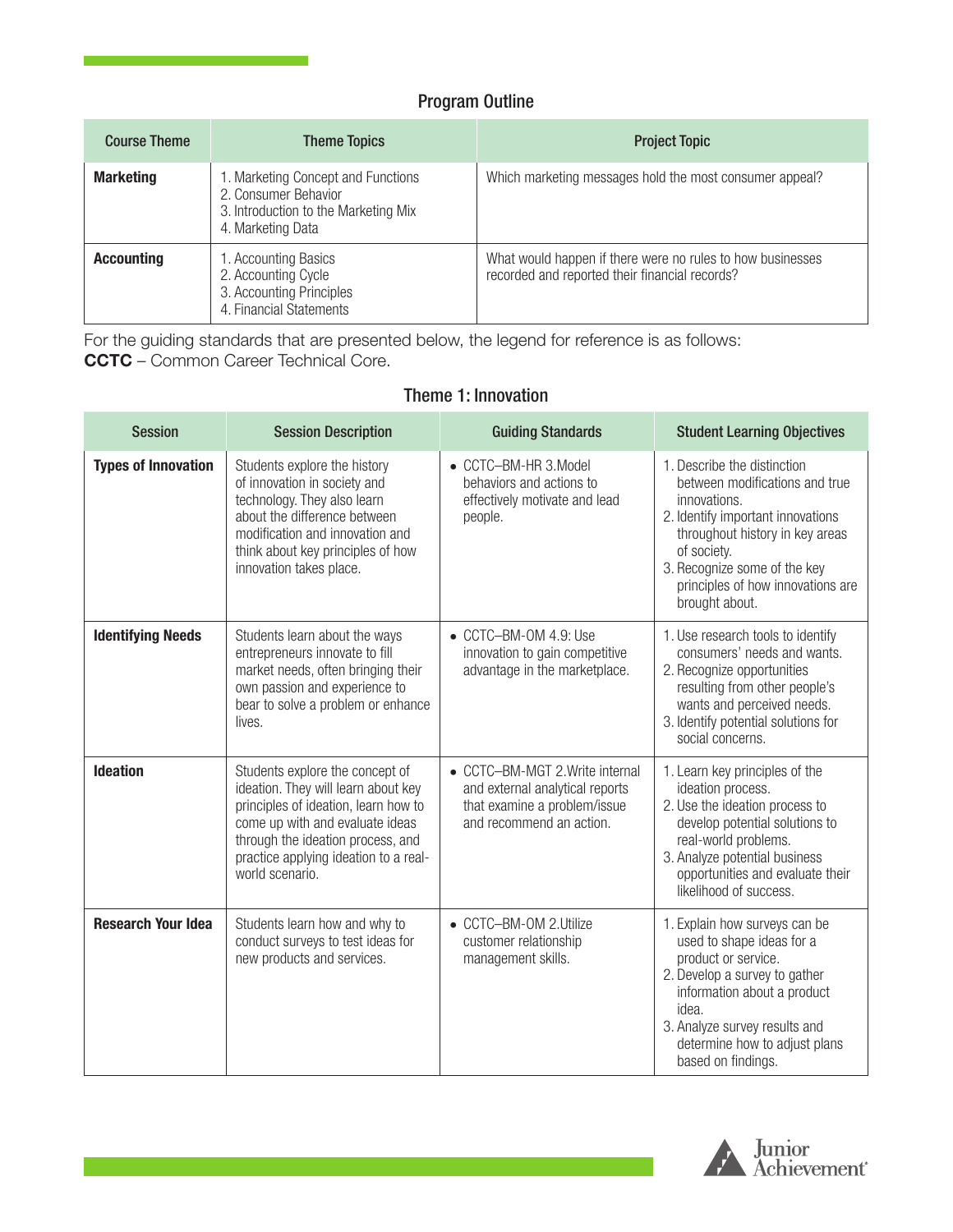## Theme 2: Functions of Management

| <b>Session</b>     | <b>Session Description</b>                                                                                                                                                                                                                                                                                    | <b>Guiding Standards</b>                                                                                                                                                                                                                                                                                                                                                              | <b>Student Learning Objectives</b>                                                                                                                                                                                                                                           |
|--------------------|---------------------------------------------------------------------------------------------------------------------------------------------------------------------------------------------------------------------------------------------------------------------------------------------------------------|---------------------------------------------------------------------------------------------------------------------------------------------------------------------------------------------------------------------------------------------------------------------------------------------------------------------------------------------------------------------------------------|------------------------------------------------------------------------------------------------------------------------------------------------------------------------------------------------------------------------------------------------------------------------------|
| <b>Planning</b>    | Students learn about the planning<br>function of management: the<br>setting of objectives, determining<br>a course of action to accomplish<br>those objectives, and the<br>importance of critical thinking and<br>SMART decision making.                                                                      | • CCTC-BM 5.Explain the nature<br>and scope of knowledge<br>management practices within a<br>business.<br>• CCTC-BM-HR 7.Implement<br>strategic planning processes<br>to guide human resources<br>management decision-making.<br>• CCTC-BM-MGT 7.Plan<br>organization's/department's<br>activities to guide and support<br>decisions and to ensure that<br>staff focus on priorities. | 1. Describe the four functions of<br>organizational management.<br>2. Explain the management<br>function of planning.<br>3. Use a process to plan and<br>implement a course of action<br>with the decision-making<br>process.                                                |
| <b>Organizing</b>  | Students learn about the<br>organizing function of<br>management and how to use a<br>process to identify, classify, and<br>assign activities. The learn how<br>to use an organizational chart to<br>outline roles and responsibilities.<br>Students apply the organizing<br>process to a real-life situation. | • CCTC-BM-ADM.1. Plan, staff,<br>lead and organize human<br>resources to enhance employee<br>productivity and satisfaction.                                                                                                                                                                                                                                                           | 1. Explain the management<br>function of organizing.<br>2. Use a process to organize<br>activities and resources to carry<br>out organizational goals.<br>3. Manage and coordinate work<br>teams.                                                                            |
| <b>Leading</b>     | Students learn about the leading<br>function of management and<br>how effective leading requires<br>managers to motivate their<br>employees to contribute toward the<br>goals of the organization.                                                                                                            | • CCTC-BM-HR 3.Model<br>behaviors and actions to<br>effectively motivate and lead<br>people.<br>• CCTC-BM-HR 3.Model<br>behaviors and actions to<br>effectively motivate and lead<br>change.                                                                                                                                                                                          | 1. Explain the management<br>function of leading.<br>2. Differentiate between leading<br>and managing.<br>3. Identify the leadership and<br>communication style most<br>appropriate for specific<br>situations.                                                              |
| <b>Controlling</b> | Students learn about the<br>controlling function of<br>management and how to use a<br>process to establish objectives and<br>monitor performance. They learn<br>about different types of controls<br>that managers can use to prevent<br>and correct problems.                                                | • CCTC-BM-MGT 7.7: Control<br>organization's/department's<br>activities to monitor business<br>activities and to make business<br>decisions.                                                                                                                                                                                                                                          | 1. Explain the management<br>function of controlling.<br>2. Describe the relationship of the<br>controlling function to the other<br>management functions.<br>3. Use feedforward control,<br>concurrent control, and<br>feedback control to prevent and<br>address problems. |

## Theme 3: Marketing

| <b>Session</b>                            | <b>Session Description</b>                                                                                                                                             | <b>Guiding Standards</b>                                                 | <b>Student Learning Objectives</b>                                                                                                                          |
|-------------------------------------------|------------------------------------------------------------------------------------------------------------------------------------------------------------------------|--------------------------------------------------------------------------|-------------------------------------------------------------------------------------------------------------------------------------------------------------|
| <b>Marketing Concept</b><br>and Functions | Students learn the seven functions<br>of marketing and their purpose<br>of satisfying customer needs and<br>wants while generating sales and<br>profits for a company. | • CCTC-MK 1.5: Describe<br>marketing's role and function in<br>business. | 1. Describe the seven functions of<br>marketing.<br>2. Explain how a company might<br>use the seven functions of<br>marketing to support its<br>activities. |

*(continued)*

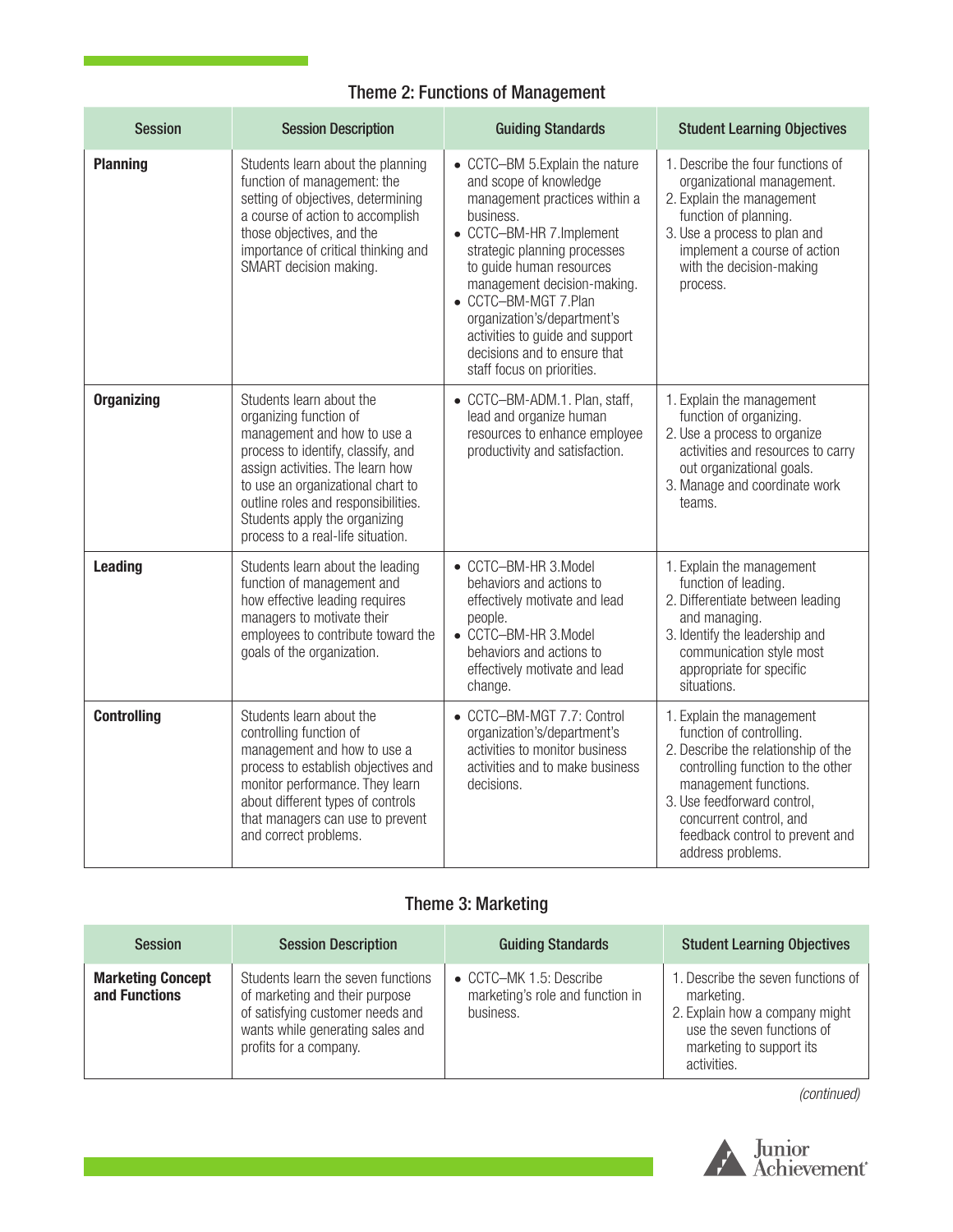# Theme 3: Marketing

| <b>Session</b>                              | <b>Session Description</b>                                                                                                                                                                                                                                                      | <b>Guiding Standards</b>                                                                                                                                               | <b>Student Learning Objectives</b>                                                                                                                                                                                                                                         |
|---------------------------------------------|---------------------------------------------------------------------------------------------------------------------------------------------------------------------------------------------------------------------------------------------------------------------------------|------------------------------------------------------------------------------------------------------------------------------------------------------------------------|----------------------------------------------------------------------------------------------------------------------------------------------------------------------------------------------------------------------------------------------------------------------------|
| <b>Consumer Behavior</b>                    | Students learn how marketers<br>identify a target market and<br>research the characteristics of<br>that group. They learn about the<br>four factors that affect consumer<br>behavior and develop a marketing<br>message to address the relevant<br>factors for a given product. | • CCTC-MK-MGT 4.Utilize<br>marketing information to<br>determine consumer behavior.                                                                                    | 1. Identify a target market for a<br>product and determine how<br>best to reach it.<br>2. Examine theories of behavior<br>and the four factors that affect<br>consumer behavior.<br>3. Conduct market research into<br>the social factors and buying<br>decision of teens. |
| Introduction to the<br><b>Marketing Mix</b> | Students learn about the marketing<br>strategies known as the marketing<br>mix and how businesses use the<br>Four Ps (product, place, price, and<br>promotion) when deciding how to<br>bring a product or service to the<br>market.                                             | • CCTC-MK 8.Employ product-<br>mix strategies to meet customer<br>expectations.<br>• CCTC-MK 8.5: Position products/<br>services to acquire desired<br>business image. | 1. Describe the relationship of<br>marketing to the Four Ps.<br>2. Identify a product and use the<br>Four Ps framework to bring<br>that product to the market.<br>3. Present approaches to the<br>marketing mix.                                                           |
| <b>Marketing Data</b>                       | Students learn how companies<br>acquire valuable data from surveys<br>and interviews, sales figures, and<br>click-through rates on interactive<br>ads. They analyze data and use<br>it to make a variety of marketing<br>decisions for a company.                               | • CCTC-BM 1. Perform data<br>analysis to make business<br>decisions.                                                                                                   | 1. Explain how companies gather<br>information, including the use<br>of digital media.<br>2. Identify ways that companies<br>can use data to inform the<br>Four Ps.<br>3. Analyze data and use it to<br>make marketing decisions.                                          |

## Theme 4: Accounting

| <b>Session</b>           | <b>Session Description</b>                                                                                                                                                                                                            | Guiding Standards                                                                                      | <b>Student Learning Objectives</b>                                                                                                                                                                                                            |
|--------------------------|---------------------------------------------------------------------------------------------------------------------------------------------------------------------------------------------------------------------------------------|--------------------------------------------------------------------------------------------------------|-----------------------------------------------------------------------------------------------------------------------------------------------------------------------------------------------------------------------------------------------|
| <b>Accounting Basics</b> | Students learn about the<br>importance of accounting and<br>examine three types of accounting:<br>financial, forensic, and project.<br>Students learn what assets,<br>liabilities, and equity are and use<br>the accounting equation. | • CCTC-FN 12. Discuss the<br>importance of accurately<br>reporting a business's financial<br>position. | 1. Explain what accounting is<br>and describe the skills and<br>requirements for some careers<br>in the accounting profession.<br>2. Define <i>asset, liability</i> , and <i>equity</i> .<br>3. Recognize and use the<br>accounting equation. |
| <b>Accounting Cycle</b>  | Students learn how accounting<br>events are recorded and processed<br>during an accounting cycle.<br>They learn how transactions are<br>recorded twice in double-entry<br>accounting to keep the accounting<br>equation in balance.   | • CCTC-FN-ACT 2. Classify, record<br>and summarize financial data.                                     | 1. List the steps in the<br>accounting cycle.<br>2. Recognize a financial<br>transaction that should be<br>recorded.<br>3. Explain the relationship<br>between the accounting<br>equation and double-entry<br>accounting.                     |

*(continued)*